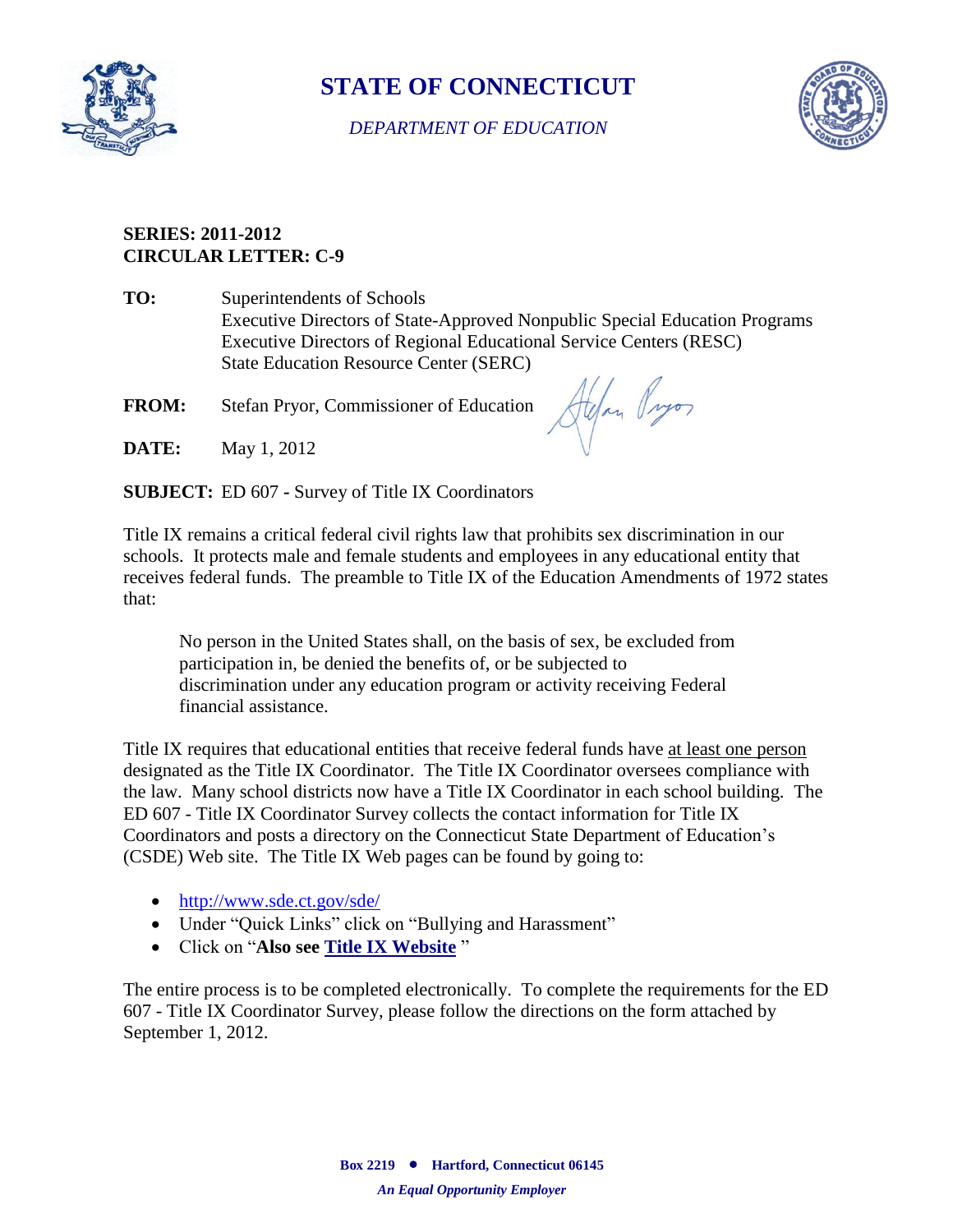Survey of Title IX Coordinators May 1, 2012 Page 2

Training for Title IX Coordinators will once again be offered this year at ACES in Hamden. There are two workshops that will be offered twice each. Please register online at <http://www.aces.org/workshops/index.aspx> no later than 4:00 p.m. on September 24, 2012.

Oct. 9, 2012 - Training for Title IX/Equity Coordinators conducted by Neena Chaudhry, Esq. and Lara Kaufmann, Esq. of the National Women's Law Center

Oct 10, 2012 - Training for Title IX/Equity Coordinators conducted by Neena Chaudhry, Esq. and Lara Kaufmann, Esq. of the National Women's Law Center

Oct 23, 2012 - Conducting Investigations & Report Writing, conducted by Maree Sneed, Esq. of Hogan Lovells US LLP

Oct. 24, 2012 - Conducting Investigations & Report Writing, conducted by Maree Sneed, Esq. of Hogan Lovells US LLP

There is no charge for the first 48 registrations by staff of Connecticut Partner School Districts - Ansonia, Bridgeport, Danbury, East Hartford, Hamden, Hartford, Meriden, Middletown, New Britain, New Haven, New London, Norwalk, Norwich, Stamford, Waterbury, West Haven, Windham and Windsor. Staff from these districts must register by September 10, 2012.

If you have any questions, please contact Dr. William A. Howe, State Title IX Coordinator, at 860-713-6752 or by e-mail at [william.howe@ct.gov.](mailto:william.howe@ct.gov)

SP:wah Attachment